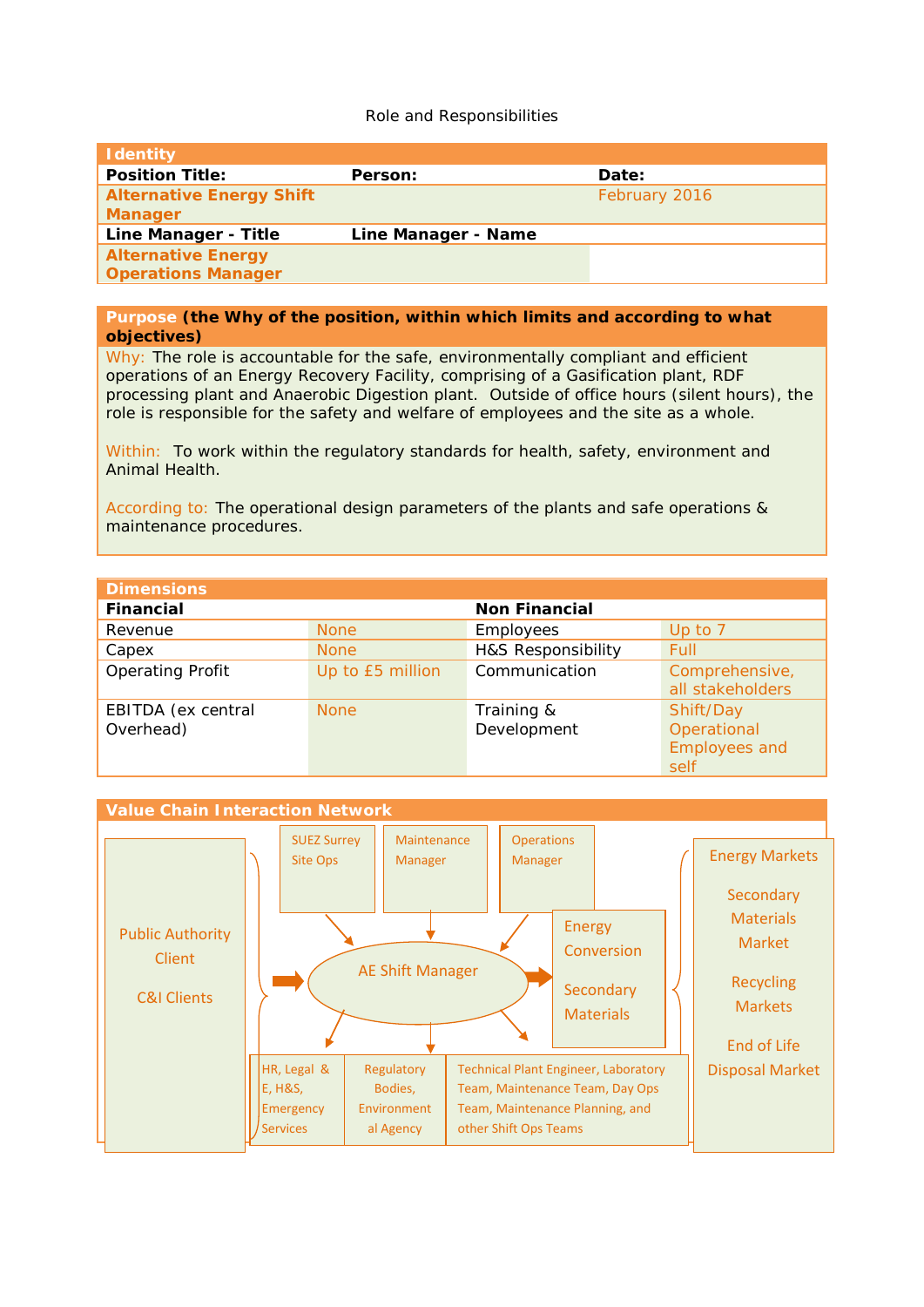## **Ideal Candidate Experience**

**HNC and 5 years front line operations experience on an EfW or similar process plant, or equivalent.**

**Significant Supervisory experience in a similar role.**

**Experience of safe systems of work** 

**A Health and Safety qualification is desirable.**

| Area 1: Leadership                                                                                                                                                                                                                                                                                                                                                                                                                                                                                      | <b>Delivery Measure</b>     |
|---------------------------------------------------------------------------------------------------------------------------------------------------------------------------------------------------------------------------------------------------------------------------------------------------------------------------------------------------------------------------------------------------------------------------------------------------------------------------------------------------------|-----------------------------|
| Demonstrate authority by conveying consistency of<br>knowledge and experience.<br>Promote good working practice and positive employee<br>relations by administering effective internal and external<br>relationships.<br>Embody the Company Values and exhibit through daily<br>interaction with your team.<br>Effective management of the shift and day team (in Day Ops<br>Manager's absence) through task and monitoring of work<br>activities.<br>Promote a safety conscious attitude towards work. | USay,<br>% of CAR's overdue |
| In order to influence direct team and peers to achieve goals                                                                                                                                                                                                                                                                                                                                                                                                                                            |                             |

| <b>Area 2: Communication</b>                                  | <b>Delivery Measure</b> |
|---------------------------------------------------------------|-------------------------|
| Ensure effective internal communication of the Operation      | <b>CCS Scores</b>       |
| and Maintenance situation throughout the shift by producing   | Customer                |
| a succinct and correct shift log that identifies all health,  | satisfaction surveys    |
| safety, environmental, operational and maintenance issues.    | Timely delivery of      |
| Ensure an effective shift hand over meeting at the start and  | shift logs              |
| end of each shift.                                            | Attendance at           |
| Chair the daily morning operations meeting.                   | meetings                |
| Promote a safety conscious attitude towards operational       | H&S incident            |
| activities through sound use of safe systems of work,         | reporting               |
| accurate and timely reporting of incidents and events.        |                         |
| Effective use of the CMMS to raise and monitor maintenance    |                         |
| orders, and administer the electronic shift log.              |                         |
| Liaise with the Day operations Team and SUEZ Surrey site      |                         |
| Ops (Weighbridge Operators) to ensure that our customers      |                         |
| are given as quick and efficient a turnaround in both tipping |                         |
| halls as possible.                                            |                         |
| Effective communication with support functions and SITA UK    |                         |
| internal customers.                                           |                         |
| Liaise with external customer representatives to ensure       |                         |
| timely and efficient collections of secondary materials such  |                         |
| as Digestate.                                                 |                         |
| In order to ensure effective dialogue with all stakeholders   |                         |
|                                                               |                         |
| <b>Area 3: Best Practice Implementation</b>                   | <b>Delivery Measure</b> |

**To ensure that the physical assets are operated and maintained in accordance with their design. To ensure that operational planning of daily activities falls in line with the process of daily planning of maintenance and shutdown activities.** 

Operational KPI's Maintenance KPI's and improvement activities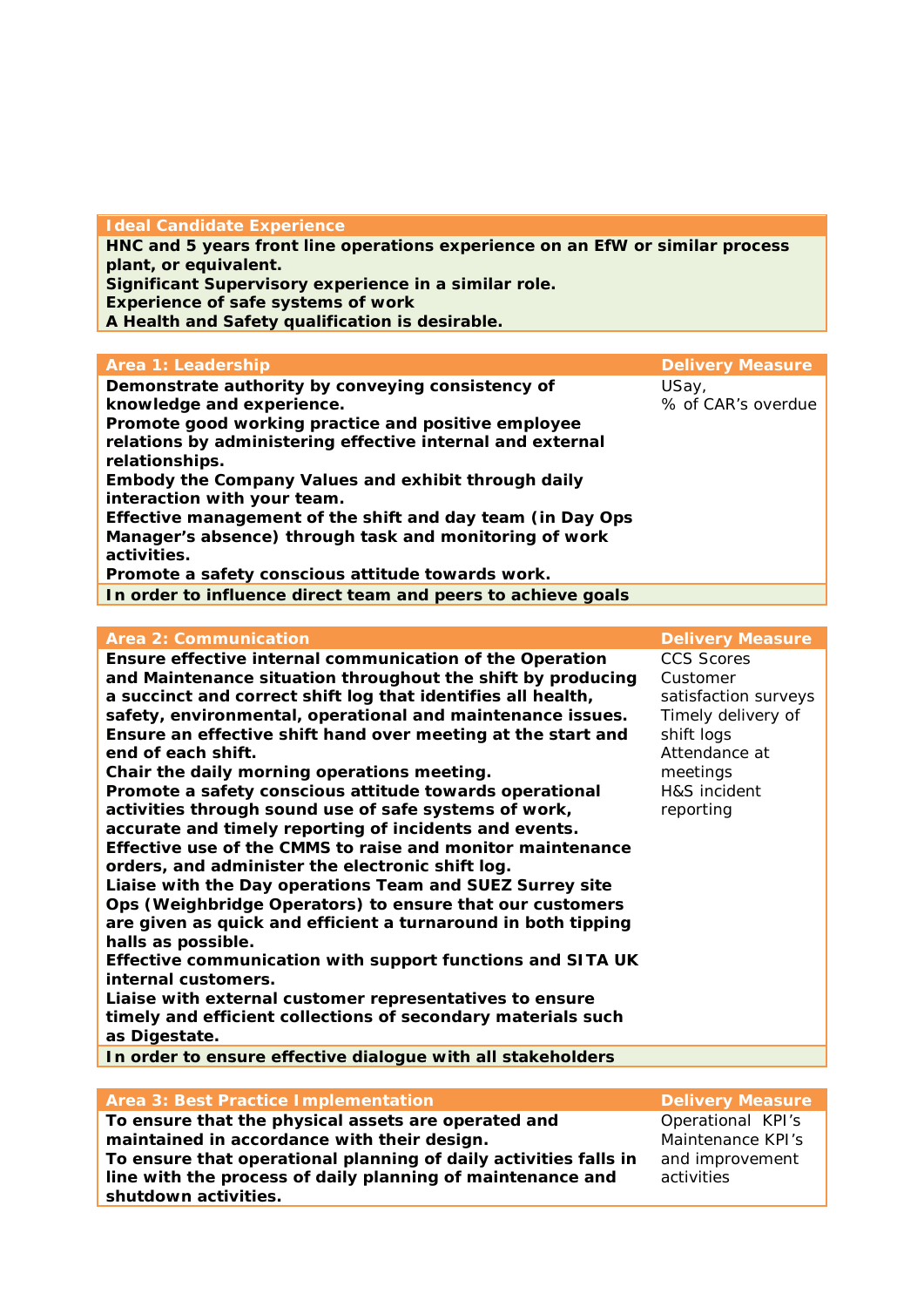| Closely monitor process parameters to ensure the 3 facilities<br>are operating within their design specifications<br>Ensure that work practice adheres to SOAM (Safe Operations<br>and Maintenance Procedures)<br>Work with Maintenance and Day Ops Teams to ensure both<br>pre-treatment systems are efficiently utilised and<br>maintained.<br>Manage effective waste and process streams through all 3<br>processes to meet the requirements of the process and any<br>planning/permit requirements. i.e. All food waste is<br>processed within 24hrs.<br>Effective troubleshooting to determine solutions and actions<br>of problems throughout the shift.<br>Completion of safety tour checks of the facilities during the<br>shift.<br>Managing the operational function of the facilities by<br>inspection and prompt reporting of fault conditions.<br>Implement efficient work practices of the shift team.<br>Manage, check, diagnose and advise on environmental<br>parameters, analyse and make corrections in accordance<br>with procedures and licence.<br>Monitor water quality and advise on steam and condensate<br>quality variances and act accordingly.<br>Monitor conditions of the Liquor Treatment Plant to ensure<br>full compliance with the Trade Effluent Consent.<br>Monitor operations for the 3 facilities in the control room and<br>advise on deviations and alarms.<br>Maintain responsibility for SUEZ Surrey site areas outside of<br>SUEZ Surrey operational hours, i.e. site security, fire and<br>incident control etc.<br>Ensure full compliance with the requirements of the Animal |
|-----------------------------------------------------------------------------------------------------------------------------------------------------------------------------------------------------------------------------------------------------------------------------------------------------------------------------------------------------------------------------------------------------------------------------------------------------------------------------------------------------------------------------------------------------------------------------------------------------------------------------------------------------------------------------------------------------------------------------------------------------------------------------------------------------------------------------------------------------------------------------------------------------------------------------------------------------------------------------------------------------------------------------------------------------------------------------------------------------------------------------------------------------------------------------------------------------------------------------------------------------------------------------------------------------------------------------------------------------------------------------------------------------------------------------------------------------------------------------------------------------------------------------------------------------------------------------------------------------------------------------|
|                                                                                                                                                                                                                                                                                                                                                                                                                                                                                                                                                                                                                                                                                                                                                                                                                                                                                                                                                                                                                                                                                                                                                                                                                                                                                                                                                                                                                                                                                                                                                                                                                             |
|                                                                                                                                                                                                                                                                                                                                                                                                                                                                                                                                                                                                                                                                                                                                                                                                                                                                                                                                                                                                                                                                                                                                                                                                                                                                                                                                                                                                                                                                                                                                                                                                                             |
| By Products Regulations on the AD facility during operation.                                                                                                                                                                                                                                                                                                                                                                                                                                                                                                                                                                                                                                                                                                                                                                                                                                                                                                                                                                                                                                                                                                                                                                                                                                                                                                                                                                                                                                                                                                                                                                |
| Implement best practice in operation of plant contaminated<br>by un treated wastes.                                                                                                                                                                                                                                                                                                                                                                                                                                                                                                                                                                                                                                                                                                                                                                                                                                                                                                                                                                                                                                                                                                                                                                                                                                                                                                                                                                                                                                                                                                                                         |
| In order to optimise operational/departmental performance<br>and efficiency                                                                                                                                                                                                                                                                                                                                                                                                                                                                                                                                                                                                                                                                                                                                                                                                                                                                                                                                                                                                                                                                                                                                                                                                                                                                                                                                                                                                                                                                                                                                                 |

| <b>Area 4: People</b>                                                                                                                                                                                                                                                                                                                                                                                                                                                                                                                                                                                                                                                                    | <b>Delivery Measure</b>                         |
|------------------------------------------------------------------------------------------------------------------------------------------------------------------------------------------------------------------------------------------------------------------------------------------------------------------------------------------------------------------------------------------------------------------------------------------------------------------------------------------------------------------------------------------------------------------------------------------------------------------------------------------------------------------------------------------|-------------------------------------------------|
| Training and development of shift employees to their full<br>potential, to include development discussions and PDD's.<br>Ensure adequate and appropriate resource for effective and<br>safe operation of the 3 facilities during the shift.<br>Conformance of Company Policy and Procedures in line with<br>employment legislation.<br>Roles and responsibilities conveyed in a clear and consistent<br>manner for members of the shift team.<br>Manage operational activities and first line maintenance,<br>across 3 facilities.<br>Manage the Workforce system.<br>Managing sickness and absenteeism with the aim of ensuring<br>safe operation with optimal requirement for overtime | PDD's and reviews<br>Monthly HR Reports<br>USay |
| In order to engage and develop team and self.                                                                                                                                                                                                                                                                                                                                                                                                                                                                                                                                                                                                                                            |                                                 |